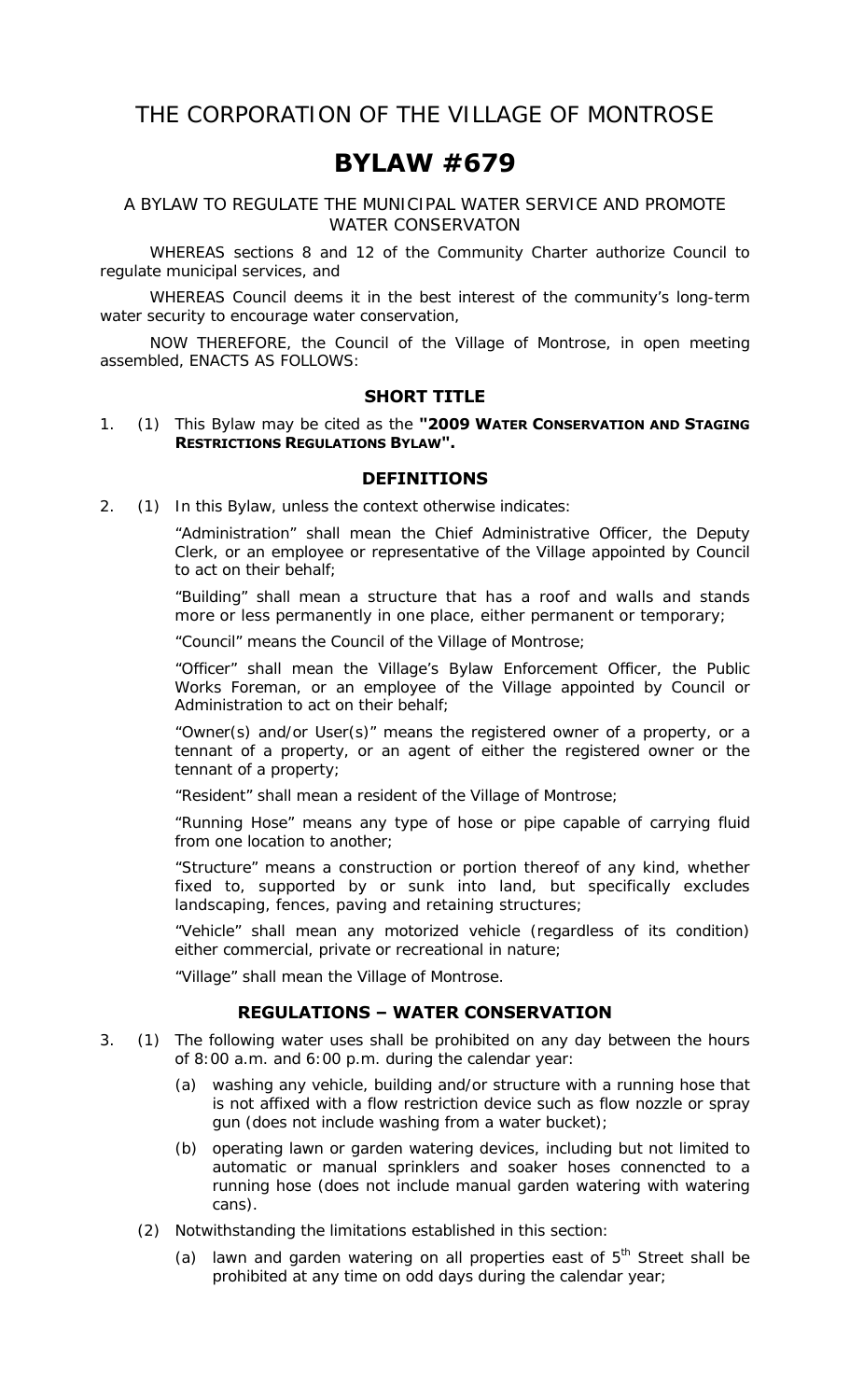- (b) lawn and garden watering on all properties west of  $5<sup>th</sup>$  Street shall be prohibited at any time on even days during the calendar year;
- (c) lawn and garden watering shall be prohibited throughout the Village on the 31 $\mathrm{st}$  of any month;
- (d) Owner(s) and/or User(s) are permitted to utilize a maximum of one (1) lawn or gardening watering device, at any specific time (does not include manual garden watering with watering cans).
- (3) Subject to all other limitations and restrictions specified in this Bylaw:
	- (a) lawn and garden sprinkling with automated underground sprinklers shall be limited to the period between 12:00 a.m. and 4:00 a.m. on permitted days;
	- (b) lawn and garden sprinkling using any device other than an automated underground sprinkler shall be limited to the periods between 6:00 a.m. and 8:00 a.m. and 6:00 p.m. and 8:00 p.m. on permitted days;
	- (c) Owners and/or Users of a property equipped with automated underground sprinklers shall not be permitted to use any other lawn or garden watering device.

### **REGULATIONS – STAGING RESTRICTIONS**

- 4. (1) At any time, Council may, by resolution, impose the following water staging restrictions in addition to the regulations set forth in this bylaw.
	- (a) **Stage I**  Voluntary conservation among all Owners and/or Users that further reduces the water conservation regulations as follows:
		- (i) Total ban of water uses outlined in Section  $3(1)(a)$ ;
		- (ii) Further restrictions to limitations provided in Section  $3(3)(a,b)$  and c) that reduces underground sprinkling time from 12:00 a.m. to 2:00 a.m. and that reduces lawn and garden sprinkilng times from 6:00 a.m. to 7:00 a.m. and 6:00 p.m. to 7:00 p.m.;
		- (iii) Further restrictions to limitations provided in Section 3(1), 3(3) and 7(1) at the discretion of Council.
	- (b) **Stage II** Regulatory control among all Owners and/or Users that further reduces the water conservation regulations as follows:
		- (i) Total ban of water uses outlined in Section  $3(1)(a)$ ;
		- (ii) Further restrictions to limitations provided in Section  $3(3)(a,b)$  and c) that reduces underground sprinkling time from 12:00 a.m. to 2:00 a.m. and that reduces lawn and garden sprinkling times from 6:00 a.m. to 7:00 a.m. and 6:00 p.m. to 7:00;
		- (iii) Further restrictions to limitations provided in Sections 3(1), 3(3) and 7(1) at the discretion of Council.
	- (c) **Stage III** Regulatory control among all Owners and/or Users that completely bans activities identified in Sections 3(1), 3(3) and 7(1).

#### **REGULATIONS – GENERAL**

- 5. (1) No person shall install, replace, repair, or upgrade an underground sprinkler system without first having received a Permit issued pursuant to Village of Montrose Underground Sprinkler System Regulation Bylaw(s).
	- (2) Automatic sprinkling systems installed after the adoption of this Bylaw shall be fitted with a rain sensing device, equipped with a flow meter and equipped with a backflow preventing device.
	- (3) All underground sprinkling systems shall be connected to the water system at a point inside a principal residence or accessory building of the property.
	- (4) All underground sprinkling system components shall be situated entirely within the property boundaries of an Owner and/or User.

#### **EXEMPTIONS**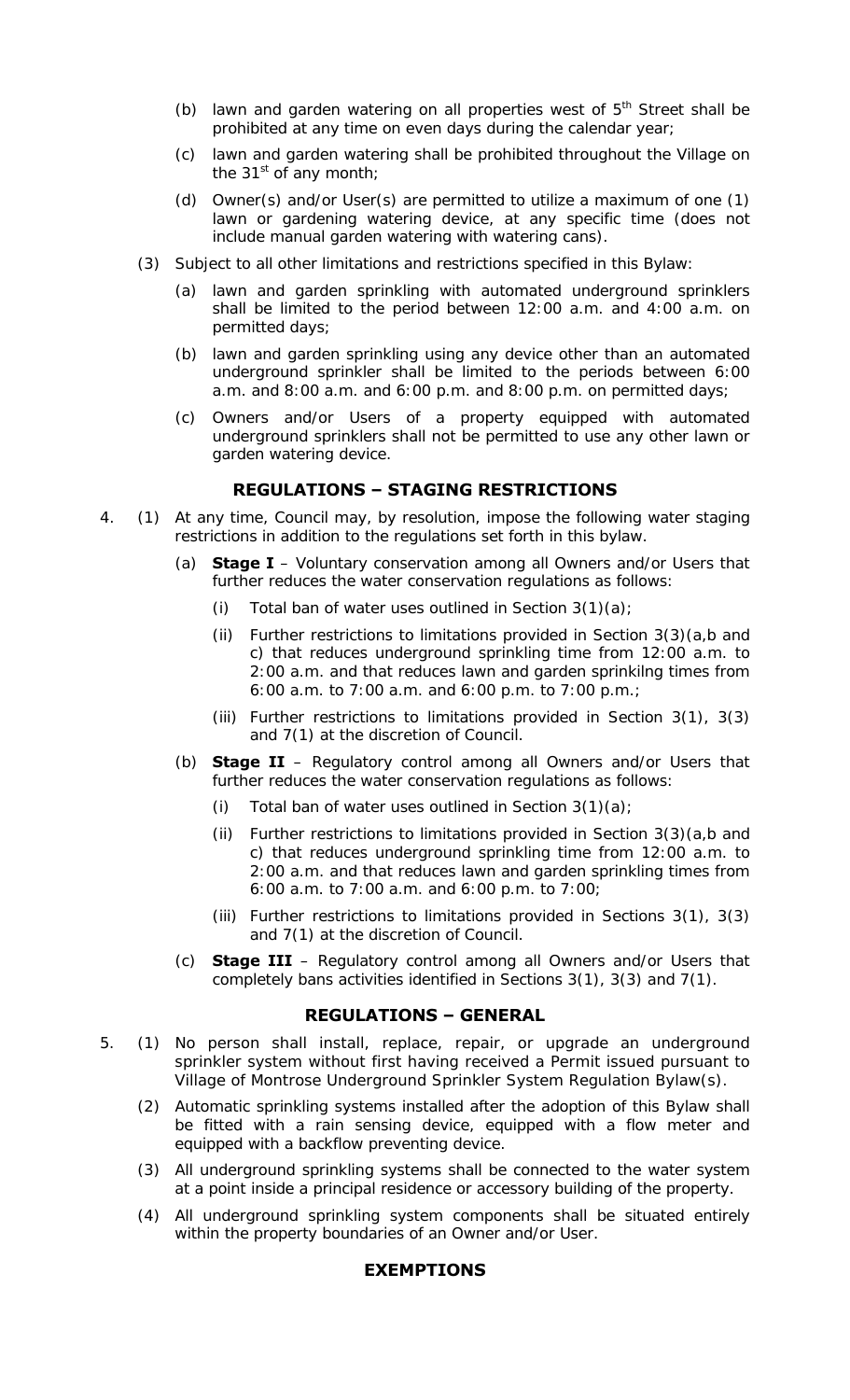- 6. (1) If an Owner and/or User requires an exemption from either water conservation or staging restrictions regulation established in this Bylaw, such owner shall submit a written request directly to Administration. That written request must state the time, duration and reason for the exemption.
	- (2) Administration, at its sole discretion, may grant an exemption from either the water conservation or staging restrictions regulation established in this Bylaw. Any notice that Administration grants in respect to approving a requested exemption shall state the time, duration and purpose of the exemption.
	- (3) Until such a time that Administration has granted an exemption from the written request, an Owner and/or User must not operate as to their requested exemption.
- 7. (1) The following municipal parks and outdoor facilities located within the Village shall be exempt, unless restricted by Council in either 4(a,b, or c), from the water conservation measures established in this Bylaw:
	- (a) Montrose Ball Park,
	- (b) The municipal spray park located in Montrose Park, and
	- (c) Memorial Park.

## **ENFORCEMENT – GENERAL**

- 8. (1) When an Officer becomes aware that water is being used on a property in contravention of the water regulations of this Bylaw, the Officer shall issue a Warning to the Owner and/or User on, or similar to, the form prescribed in Schedule 'A' attached to and forming part of this Bylaw.
	- (2) When an Officer becomes aware that water is being used on a property in contravention of the water regulations of this Bylaw, and a Warning pursuant to this section has been issued to the Owner and/or User within the preceeding year (12 months), the Officer shall issue a Notice of Fine to the Owner and/or User on, or similar to, the form prescribed in Schedule 'B' attached to and forming part of this Bylaw.
	- (3) An Owner and/or User may dispute any Warning or Notice of Fine issued to them by written submission directed to the Administration within one (1) week of the date listed on the warning or fine. Upon receiving the dispute, Administration may, at it's sole discresion, either confirm or revoke that Warning or Notice of Fine.
	- (4) When an Officer becomes aware that water is being used on a property in contravention of the water regulations of this Bylaw, and a Notice of Fine pursuant to this section has been issued to the Owner and/or User within the preceeding year (12 months), an Owner and/or User shall be deemed guilty of an infraction and therefore be liable to the penalties hereinafter provided.
	- (5) When an Officer becomes aware that water is being used on a property in contravention of the water regulations of this Bylaw, and the Owner and/or User has been convicted of an infraction within the preceeding year (12 months), an Owner and/or User shall be deemed guilty of an additional infraction and therefore be liable to the penalties hereinafter provided.
	- (6) When an Owner and/or User has been deemed guilty of an infraction, the Village shall send a Notice of Fine to the Owner and/or User, which outlines the infraction(s), the imposed penality and the appeal process. A Notice of Fine that is delivered by mail is deemed to have been delivered on the date that it was mailed.
	- (7) Owner(s) and/or User(s) that has previously been issued either a warning, or a Notice of Fine, and have not contravened this Bylaw within a period of one year (12 months) from the date of the most recent warning or Notice of Fine, will be issued a Warning upon the Owner(s) and/or User(s) next offence.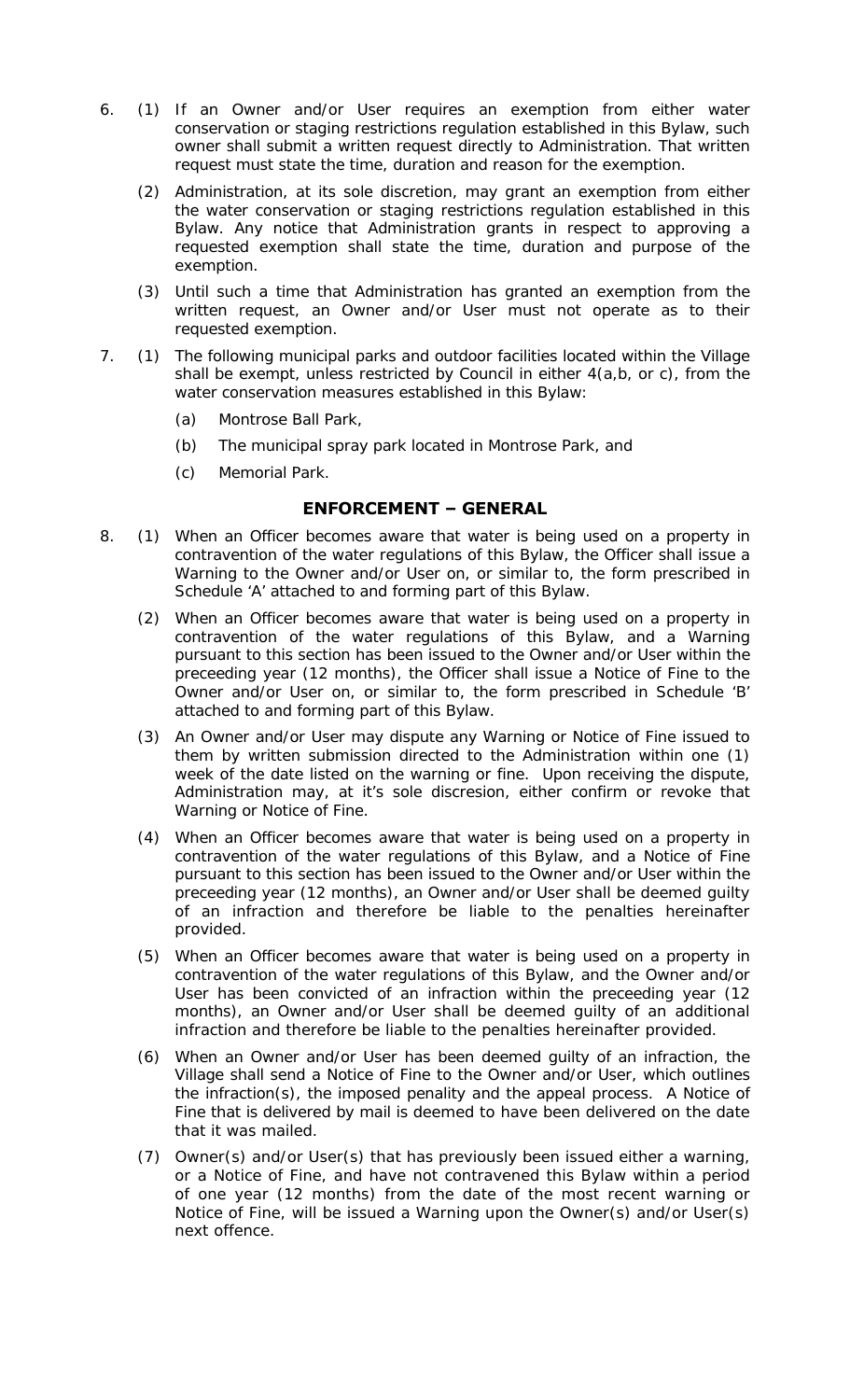- (8) Owner(s) and/or User(s) that has previously been issued either a warning, or a Notice of Fine, and contravene this Bylaw within a period of one year (12 months) from the date of a previous warning or Notice of Fine, will be issued a Warning or Notice of Fine whereas the penalty will be dependent upon the period of time between all previous Warnings or Notices of Fine.
- 9. (1) At the beginning of each month, the Village shall post all offences of this Bylaw on the Village Bulletin Board on, or similar to, the form prescribed in Schedule 'C' attached to and forming part of this Bylaw. The posting may contain the the name and location of the Owner and/or User in contravention of the Bylaw, their current status in respect to warnings, fine level and their infraction.

#### **PENALTY**

- 10. (1) An Owner and/or User found guilty of an infraction set out in the regulation, section, or subsection established in this Bylaw shall be liable upon summary conviction to a fine of up to FIVE HUNDRED dollars (\$500) and may be subjected to such bylaw enforcement measures as authorized in Part 8 of the *Community Charter*.
	- (2) Any additional costs incurred by the Village in carrying out the actions set forth above may be recoverable by the Village.

## **ENACTMENT and REPEAL**

- 11. (1) If any section, subsection, sentence, clause or phrase of this Bylaw is for any reason held to be invalid by the decision of any court of competent jurisdiction, the invalid portion shall be severed and the part that is invalid shall not affect the validity of the remainder.
	- (2) This Bylaw shall come into full force and effect on the final adoption thereof.
	- (3) Bylaw #665 is hereby repealed.

READ A FIRST TIME THE THE THIS 21<sup>st</sup> day of September, 2009 READ A SECOND TIME  $\frac{1}{2}$  this  $5^{th}$  day of October, 2009 READ A THIRD TIME  $\frac{1}{200}$  and this  $5<sup>th</sup>$  day of October, 2009 RECONSIDERED AND FINALLY ADOPTED this 19<sup>th</sup> day of October, 2009

 $\frac{1}{2}$  ,  $\frac{1}{2}$  ,  $\frac{1}{2}$  ,  $\frac{1}{2}$  ,  $\frac{1}{2}$  ,  $\frac{1}{2}$  ,  $\frac{1}{2}$  ,  $\frac{1}{2}$  ,  $\frac{1}{2}$  ,  $\frac{1}{2}$  ,  $\frac{1}{2}$  ,  $\frac{1}{2}$  ,  $\frac{1}{2}$  ,  $\frac{1}{2}$  ,  $\frac{1}{2}$  ,  $\frac{1}{2}$  ,  $\frac{1}{2}$  ,  $\frac{1}{2}$  ,  $\frac{1$ Mayor Corporate Officer

Certified a true copy of Bylaw #679, as adopted

\_\_\_\_\_\_\_\_\_\_\_\_\_\_\_\_\_\_\_\_\_\_\_\_\_\_\_\_\_\_\_\_\_\_\_\_\_\_\_ Corporate Officer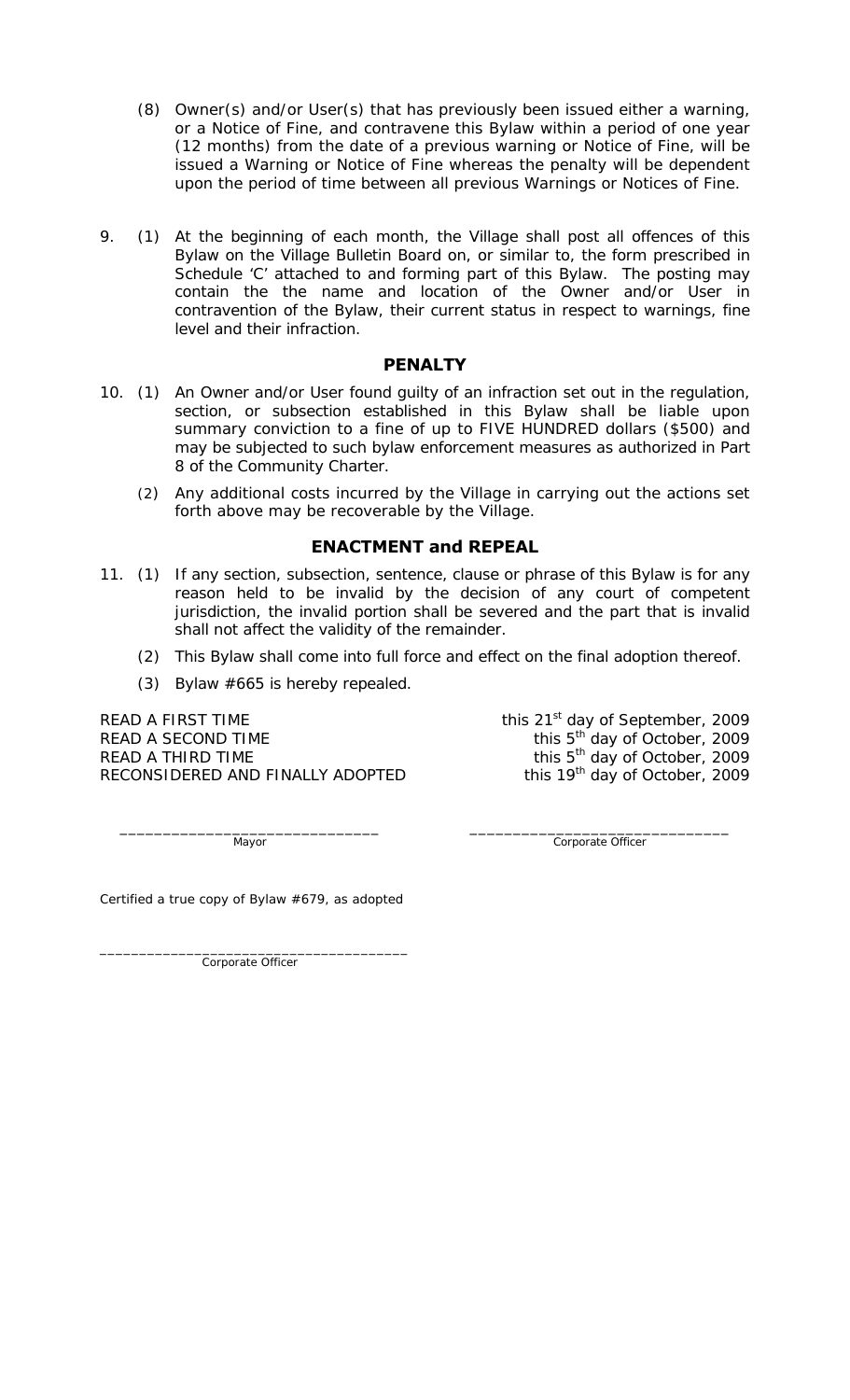## **BYLAW #679**

## **SCHEDULE 'A'**

# **COMMUNITY WATER CONSERVATION WATER SERVICE BYLAW INFRACTION WARNING**

PROPERTY ADDRESS: (address of the property) OWNER: (name of registered owner) INFRACTION: (description of the water regulation infraction) TIME OF INFRACTION: (date and time of the infraction)

**Water conservation is a community priority. Please take notice of the water conservation regulations printed on the reverse side of this notice.** 

**A SECOND infraction will result in a Level 1 Notice of Fine which will result in a fine of TWENTY-FIVE dollars (\$25.00).** 

**Further water regulation infractions will result in the following penalties:** 

| <b>Level 2 Notice of Fine</b> | \$50.00  |
|-------------------------------|----------|
| <b>Level 3 Notice of Fine</b> | \$100.00 |
| <b>Level 4 Notice of Fine</b> | \$250.00 |
| <b>Level 5 Notice of Fine</b> | \$500.00 |

**Each subsequent Notice of Fine after the Level 5 Notice of Fine will result in a fine of FIVE HUNDRED dollars (500.00)** 

**Thank you for your understanding and cooperation.** 

Date of Issue

 $\frac{1}{2}$  ,  $\frac{1}{2}$  ,  $\frac{1}{2}$  ,  $\frac{1}{2}$  ,  $\frac{1}{2}$  ,  $\frac{1}{2}$  ,  $\frac{1}{2}$  ,  $\frac{1}{2}$  ,  $\frac{1}{2}$  ,  $\frac{1}{2}$  ,  $\frac{1}{2}$  ,  $\frac{1}{2}$  ,  $\frac{1}{2}$  ,  $\frac{1}{2}$  ,  $\frac{1}{2}$  ,  $\frac{1}{2}$  ,  $\frac{1}{2}$  ,  $\frac{1}{2}$  ,  $\frac{1$ Notice delivered / Posted on location

 $\frac{1}{2}$  ,  $\frac{1}{2}$  ,  $\frac{1}{2}$  ,  $\frac{1}{2}$  ,  $\frac{1}{2}$  ,  $\frac{1}{2}$  ,  $\frac{1}{2}$  ,  $\frac{1}{2}$  ,  $\frac{1}{2}$  ,  $\frac{1}{2}$  ,  $\frac{1}{2}$  ,  $\frac{1}{2}$  ,  $\frac{1}{2}$  ,  $\frac{1}{2}$  ,  $\frac{1}{2}$  ,  $\frac{1}{2}$  ,  $\frac{1}{2}$  ,  $\frac{1}{2}$  ,  $\frac{1$ Bylaw Enforcement Officer/Public Works Foreman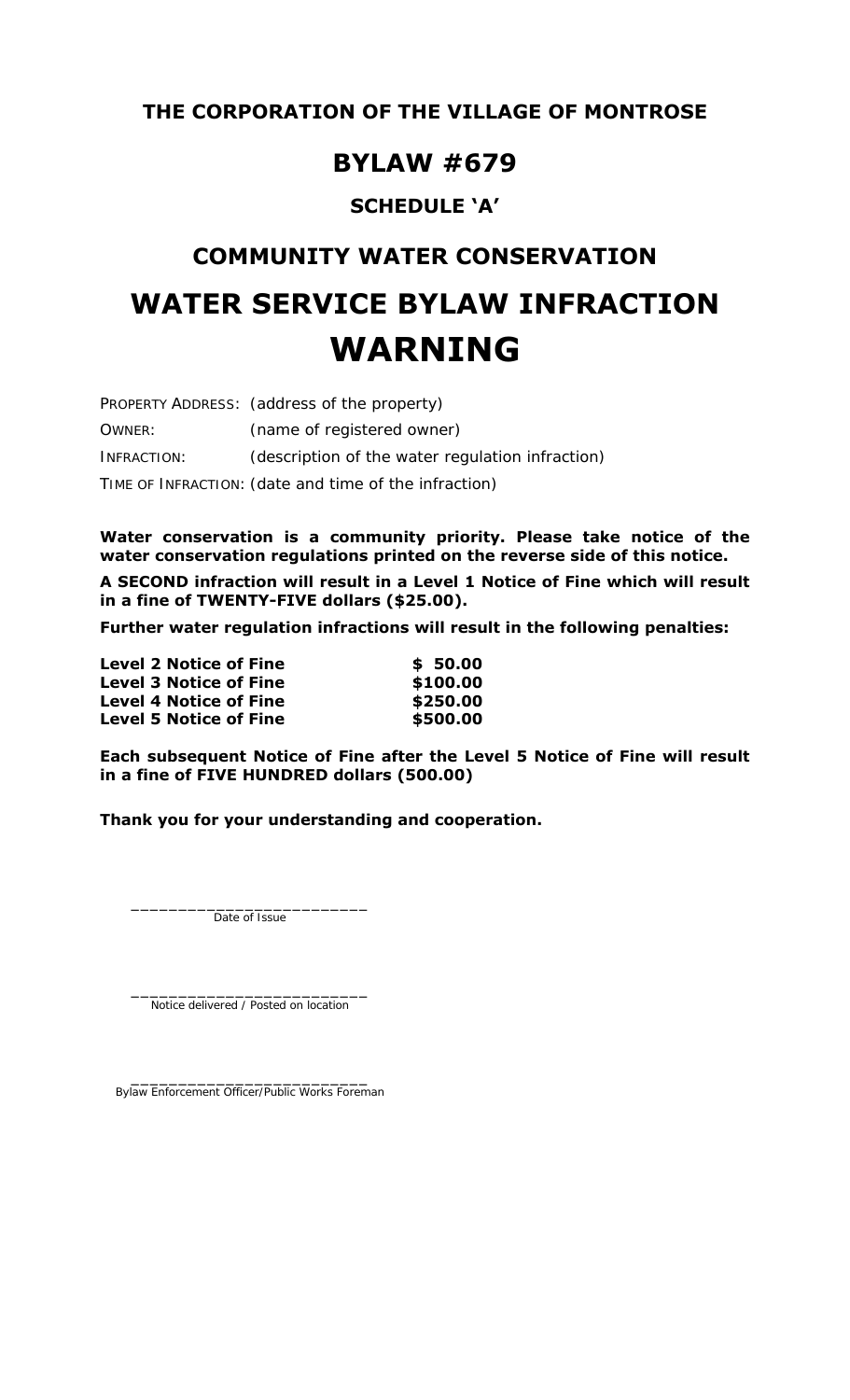## **BYLAW #679**

## **SCHEDULE 'B'**

# **COMMUNITY WATER CONSERVATION WATER SERVICE BYLAW INFRACTION NOTICE OF FINE**

|             | PROPERTY ADDRESS: (address of the property)           |
|-------------|-------------------------------------------------------|
| OWNER:      | (name of registered owner)                            |
| INFRACTION: | (description of the water regulation infraction)      |
|             | TIME OF INFRACTION: (date and time of the infraction) |

**Water conservation is a community priority. Please take notice of the water conservation regulations printed on the reverse side of this notice.** 

**This is the \_\_\_\_\_\_ water regulation infraction issued to your residence and is subject to the Notice of Fine penalty indicated below:** 

| <b>Level 1 Notice of Fine</b> | \$25.00  |
|-------------------------------|----------|
| <b>Level 2 Notice of Fine</b> | \$50.00  |
| <b>Level 3 Notice of Fine</b> | \$100.00 |
| <b>Level 4 Notice of Fine</b> | \$250.00 |
| <b>Level 5 Notice of Fine</b> | \$500.00 |

**Each subsequent infraction notice after the Level 5 Notice of Fine will result in a fine of FIVE HUNDRED dollars (500.00)** 

**Thank you for your understanding and cooperation.** 

Date of Issue

 $\frac{1}{2}$  ,  $\frac{1}{2}$  ,  $\frac{1}{2}$  ,  $\frac{1}{2}$  ,  $\frac{1}{2}$  ,  $\frac{1}{2}$  ,  $\frac{1}{2}$  ,  $\frac{1}{2}$  ,  $\frac{1}{2}$  ,  $\frac{1}{2}$  ,  $\frac{1}{2}$  ,  $\frac{1}{2}$  ,  $\frac{1}{2}$  ,  $\frac{1}{2}$  ,  $\frac{1}{2}$  ,  $\frac{1}{2}$  ,  $\frac{1}{2}$  ,  $\frac{1}{2}$  ,  $\frac{1$ Notice delivered / Posted on location

 $\frac{1}{2}$  ,  $\frac{1}{2}$  ,  $\frac{1}{2}$  ,  $\frac{1}{2}$  ,  $\frac{1}{2}$  ,  $\frac{1}{2}$  ,  $\frac{1}{2}$  ,  $\frac{1}{2}$  ,  $\frac{1}{2}$  ,  $\frac{1}{2}$  ,  $\frac{1}{2}$  ,  $\frac{1}{2}$  ,  $\frac{1}{2}$  ,  $\frac{1}{2}$  ,  $\frac{1}{2}$  ,  $\frac{1}{2}$  ,  $\frac{1}{2}$  ,  $\frac{1}{2}$  ,  $\frac{1$ Bylaw Enforcement Officer/Public Works Foreman